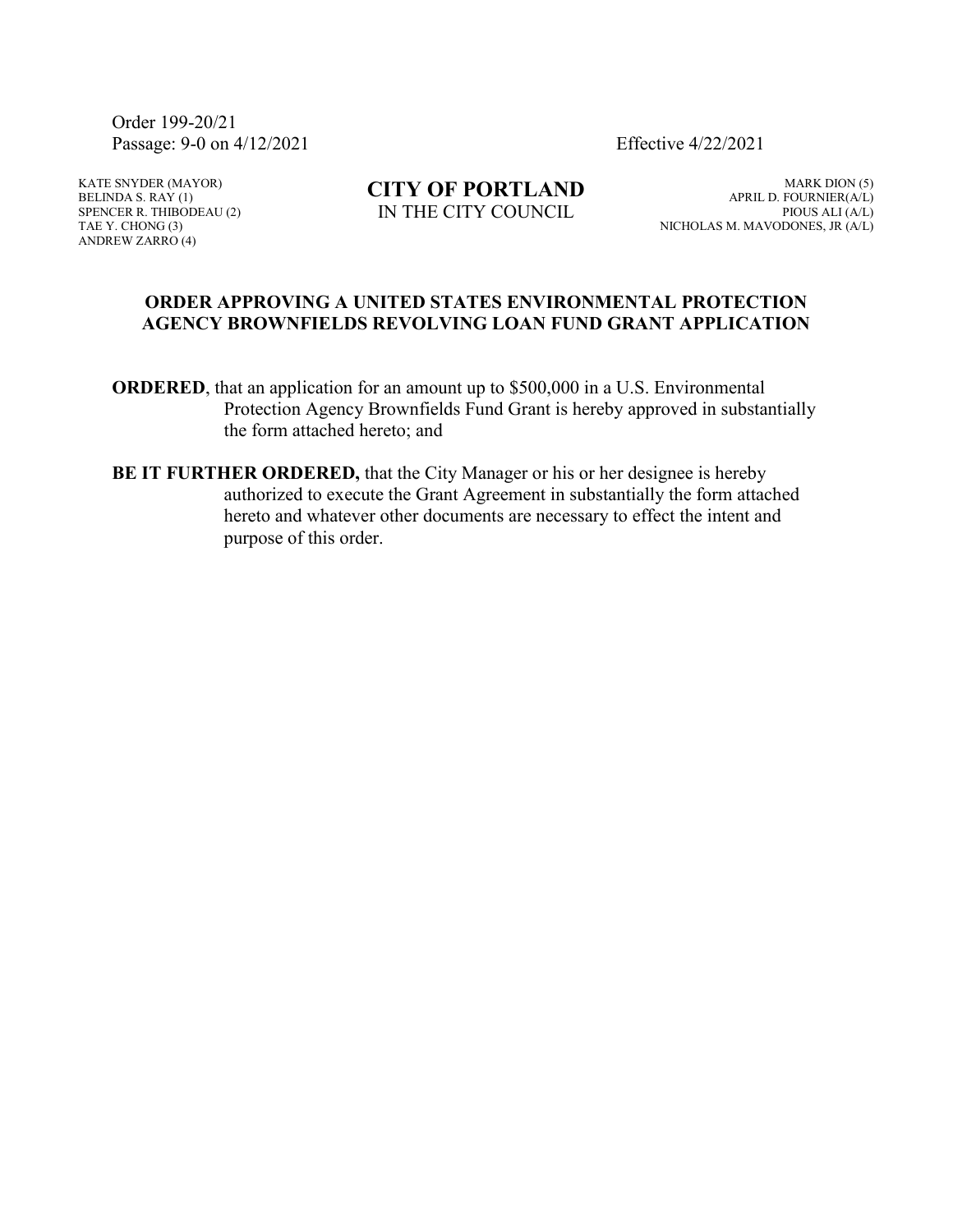# **Fiscal Year 2021 Process and Considerations for Supplemental Funding for Brownfields Revolving Loan Fund Grants**

Limited funds may be available to supplement existing Brownfields Revolving Loan Fund (RLF) Cooperative Agreement Recipients (CARs or recipients) that have made loan(s) and/or subgrant(s) and substantially depleted their pool of grant funds. Eligible recipients of RLF supplemental funding are limited to current CARs awarded under CERCLA Section 104(k) and those originally awarded under CERCLA Section 104(d) that have transitioned a grant(s) to Section 104(k) as provided in Section 104(k)(3)(D). RLF CARs applying for supplemental funding must address the considerations identified in Part III, below. EPA reserves the right to reject all requests and make no awards.

## **I. Background**

Section 104(k) of the Small Business Liability Relief and Brownfields Revitalization Act (Pub. L. No. 107-118) (Brownfields Law) includes a provision for the U.S. Environmental Protection Agency (EPA) to, among other things:

- award grants to eligible entities to be used to capitalize RLFs and provide subawards for brownfields cleanup; and
- make an additional grant to RLF CARs for any year after the year for which the initial grant is made (noncompetitive RLF supplemental funding).

#### **II. Process**

#### **Notification of Supplemental Funding Availability**

• A Federal Register Notice informing RLF CARs of the general availability of RLF supplemental funding was published March 19, 2021. Eligible CARs will be notified of the availability of RLF supplemental funding for Fiscal Year 2021 by EPA Regional RLF program staff. In addition, information regarding the availability of RLF supplemental funding has been posted on the EPA Brownfield Program's website at [https://www.epa.gov/brownfields/solicitations-brownfield-grants.](https://www.epa.gov/brownfields/solicitations-brownfield-grants)

#### **Requests for Supplemental Funding**

- Fiscal Year (FY) 2021 RLF supplemental funding decisions will be based upon specified considerations defined in Part III below. The requester of supplemental funding must be the CAR of an open RLF grant. Submittals should note the dollar amount requested for each type of funding available. Due to high demand and limited resources, supplemental funding awards are generally between \$200,000 and \$500,000, in total.
- To be eligible for supplemental funding, CARs must demonstrate that they have significantly depleted funds (both EPA grant funding and any available program income) and that they have a clear plan for quickly utilizing the additional requested funds. Program income refers to the funds generated or earned by all open and closed RLF grants, including principal repayments, interest earned on outstanding loan principal, interest earned on accounts holding RLF program income, loan fees and loan-related charges received from borrowers, and other income generated from RLF operations. CARs must also demonstrate that they have made at least one loan or subgrant prior to applying for this supplemental funding.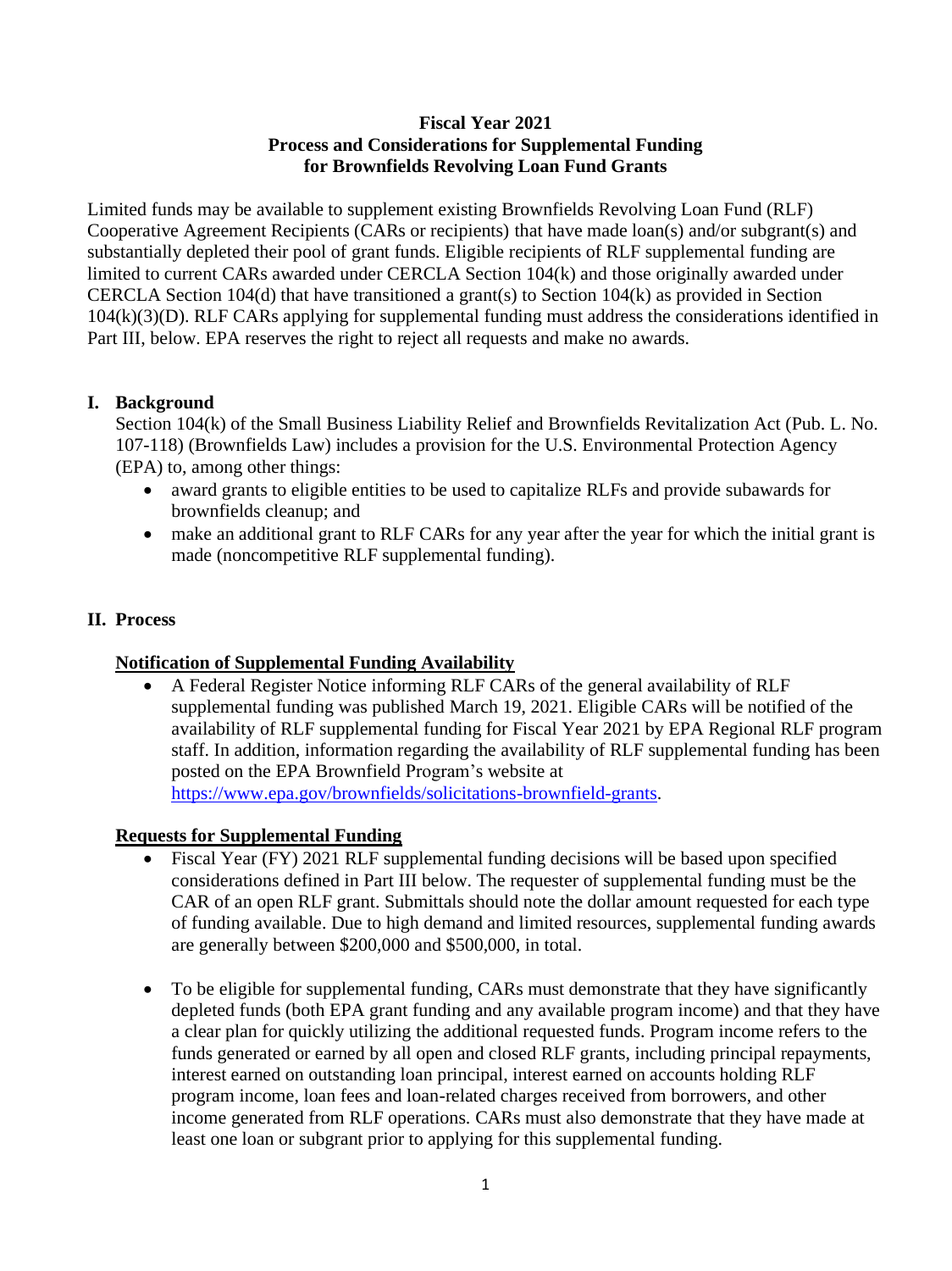- For FY 2021, EPA defines "significantly depleted funds" for most CARs as the balance of uncommitted, available funding totaling 25% or less of the total amount of RLF funds awarded under all open and closed grants and cannot exceed \$600,000, with the following exception. Exception: RLF CARs that have only received one RLF grant of \$1 million dollars or less and that also have never received supplemental funding, may have an uncommitted balance of up to \$300,000. For calculation of the uncommitted balance, see Part III, below. For the purposes of this requirement, committed funds refers to funding designated for loans or subgrants that have been approved through the applicant's decision process (e.g., board or committee); unreimbursed costs for a cleanup that is completed or underway; and, estimated costs for personnel, travel, contracts, or other programmatic costs necessary to maintain the RLF.
- A request for supplemental funding must be in the form of a letter addressed to your Regional Brownfields Contact with a copy to Nicole Wireman, U.S. EPA Headquarters, at [wireman.nicole@epa.gov.](mailto:wireman.nicole@epa.gov)
- The letter must include the information identified in Part III, below.

# **Regional Input on Requests**

• EPA Regions will review request letters from RLF CARs. The Regions will screen the request for eligibility and submit an evaluation of the request to the EPA Office of Brownfields and Land Revitalization as it relates to the considerations in Part III below.

## **Deadlines**

• Request letters must be postmarked or submitted via email to your Regional Brownfields Contact by **April 19, 2021**. If an RLF CAR is not able to submit their request by this deadline, they may have opportunities to apply for supplemental funding in a future year, subject to funding availability.

## **Selection/Award**

- Upon selection by the Assistant Administrator of the Office of Land and Emergency Management (OLEM), award of supplemental funds will be made by the Regional Administrator, or other delegated regional award official.
- Upon selection to receive an award of supplemental funds, RLF CARs will be required to work with EPA Regions to amend existing cooperative agreements, workplans, and follow applicable award procedures.

# **III. Considerations**

In addition to the depletion of funds, supplemental funding requests will be evaluated on the quality and extent to which the CAR's RLF program reflects the following considerations:

- 1) The number of imminent and potential projects in the RLF program pipeline, demonstrating the program's ability to make loans and subgrants for cleanups that can be started and completed, as well as quickly lead to redevelopment;
- 2) Community benefits from past and potential loan(s) and/or subgrant(s); and
- 3) The ability to administer, preserve, and revolve the capitalization funding in the RLF grant.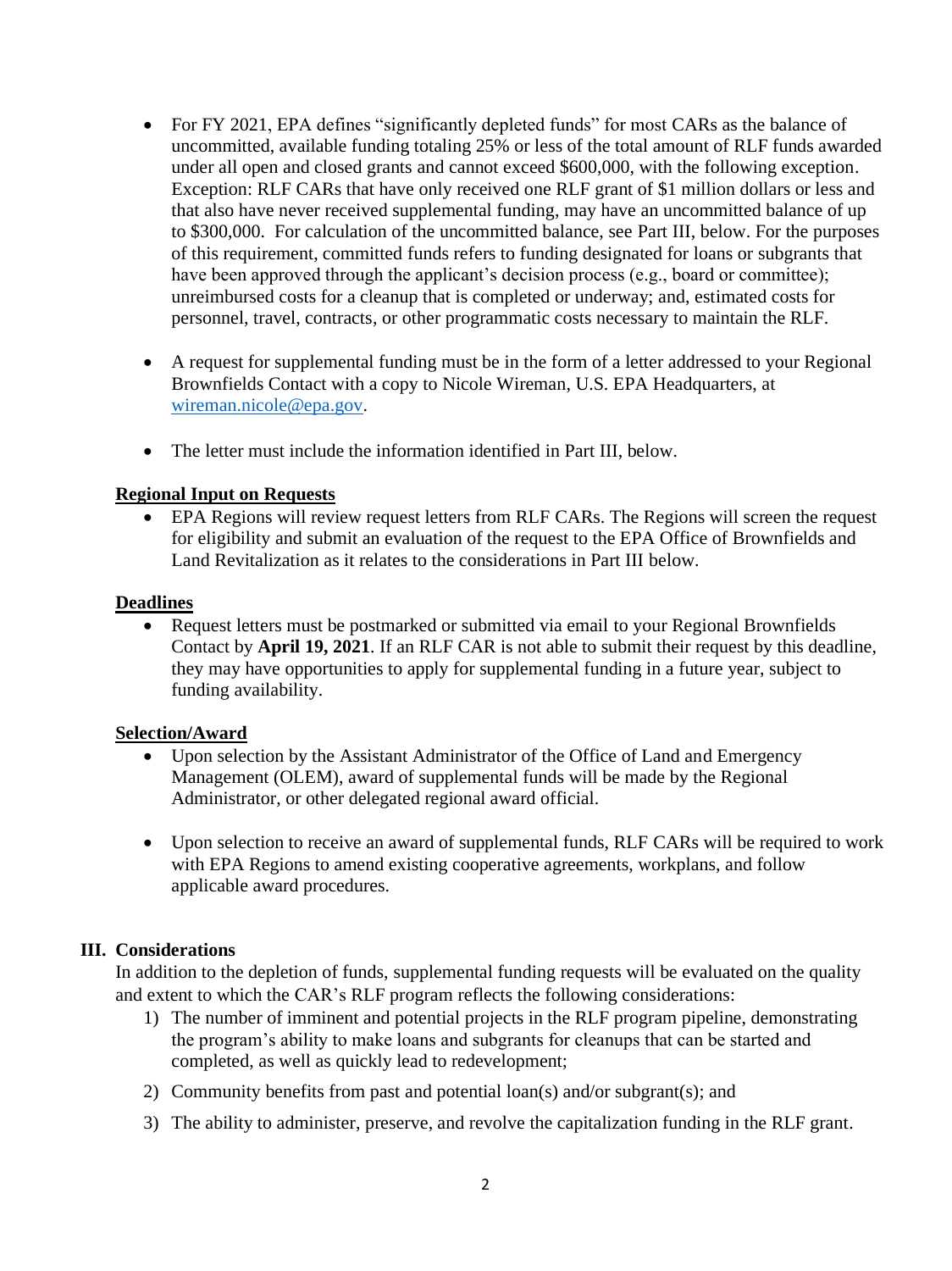Note that a 20% cost share is required for the entire RLF grant award, which includes the original grant plus all supplemental funds.

EPA encourages innovative approaches to maximizing revolving and leveraging with other funds, including use of grant funds as a loan loss guarantee, combining with other government or private sector lending resources.

EPA may also consider relevant information from other sources including information from EPA files and/or from other federal or non-federal grantors to verify or supplement information provided by the applicant.

# **IV. Content of Supplemental Request**

CARs requesting supplemental funding must provide sufficient information to demonstrate the eligibility for supplemental funding and to allow for evaluation of the considerations above. The request must, therefore, include the following information.

- 1. **A demonstration of the significant depletion of funds.** To demonstrate the CAR's eligibility for supplemental funding, the request shall include:
	- A. Number of completed loans and/or subgrants
		- Consider using the following table:

| <b>Subrecipient</b> | Loan/Subgrant | Award<br>Amount | Award<br><b>Date</b> | <b>Repayment</b><br><b>Period</b><br>Length | <b>Interest Rate</b> | For Loans,<br>Has<br><b>Repayment</b><br><b>Begun</b> |
|---------------------|---------------|-----------------|----------------------|---------------------------------------------|----------------------|-------------------------------------------------------|
|                     |               |                 |                      |                                             |                      |                                                       |
|                     |               |                 |                      |                                             |                      |                                                       |
|                     |               |                 |                      |                                             |                      |                                                       |

- B. Amount of available funding and current commitments
	- Total amount of RLF funds awarded under all open and closed grants.
	- Total amount of program income generated under all open and closed grants.
	- Amount of unspent grant funding from all open RLF grants<sup>1</sup>.
	- Amount of available or unspent accrued program income from all open and closed grants.
	- Amount of current commitments to loans, subgrants, and programmatic costs (do not include the expenses that have already been drawn from grant funding).
- C. The total amount of uncommitted funds based on the following formula

# **Uncommitted Funding = Unspent Grant Funding\* + Unspent Program Income (PI) – Committed Funds.**

<sup>&</sup>lt;sup>1</sup> Total Grant Funding includes monetary cost share.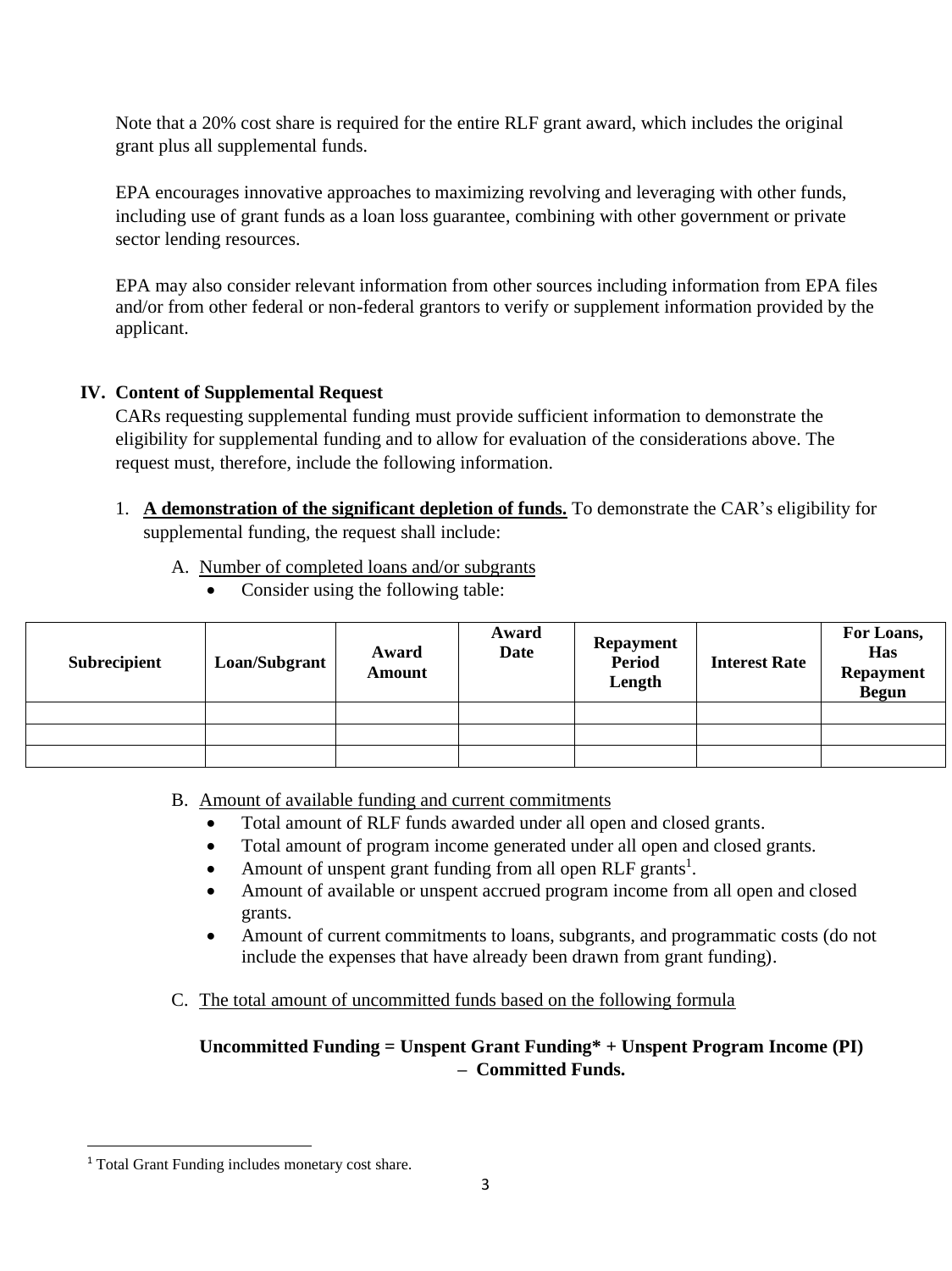\* Please consult with the appropriate Region for the amount of unspent grant funds reported in the EPA's Financial Management System. Unspent grant funding includes any unspent monetary cost share.

- D. A list of projects and associated costs that demonstrate the current funding commitments, associated leveraging, and anticipated outcomes The list should account for your total committed funds amount listed above and include, at minimum, the following information: project name, location, form of commitment (loan, subgrant, or combination of the two), the dollar amount, project status (current status and projected timeline for completion of project), the amounts and sources of associated leveraged funding and whether the funding is firm (secured), proposed cleanup actions, and other anticipated outcomes (including anticipated reuse of property, the estimated number of cleanup and redevelopment jobs that will be created, and other anticipated outcomes that have a direct benefit to the community). Table 1 below provides examples of the level of information required for this demonstration.
- 2. **A list of imminent and potential projects in your pipeline that are most likely to use the requested funding to demonstrate the likelihood that the supplemental funding will be used expeditiously, lead to preservation of the fund, promote reuse of sites, and provide community benefits.** Include, at minimum, the following information: project name, location, form of anticipated commitment (loan, subgrant, or other), the estimated dollar amount, project status and projected timeline for completion of project, the amounts and sources of leveraged funding and whether the funding is firm (secured), proposed cleanup actions, and other anticipated outcomes (including anticipated reuse of property, the estimated number of cleanup and redevelopment jobs that will be created, and other anticipated outcomes that have a direct benefit to the community). Table 2 below provides examples of the level of information required for this demonstration.
- 3. **A summary of major RLF accomplishments for projects where 100% of the associated RLF funding has been expended to further demonstrate the CAR's ability to award and manage loans/subgrants, preserve the fund, successfully promote reuse of sites, and provide community benefits.** The summary shall include, at minimum, the number of loans and number of subgrants made, total amount of program income, number of ongoing cleanups, number of cleanups completed, and the significant outcomes to date (including leveraged cleanup and redevelopment funding, cleanup and redevelopment jobs created, number of properties reused and other outcomes that have a direct benefit to the community). [Note: Your regional lead will confirm that appropriate accomplishments are reported in ACRES.]
- 4. **A discussion of the management of the RLF to demonstrate the CAR's ability to (1) comply**  with the requirements of the current grant(s) workplan(s), the administrative and **programmatic terms and conditions of the grant, and, if applicable, closeout agreement requirements for closed grants; (2) meet the 20% cost-share requirement; (3) implement prudent lending practices; and (4) sustain and revolve the RLF.** Include, at a minimum, information regarding the timeliness of submission of required reports and work products (including Quarterly Performance Reports and ACRES data), completion of critical work plan tasks, the CAR's RLF loan review and approval process, meeting the 20% cost-share requirement, and other information that further supports this demonstration.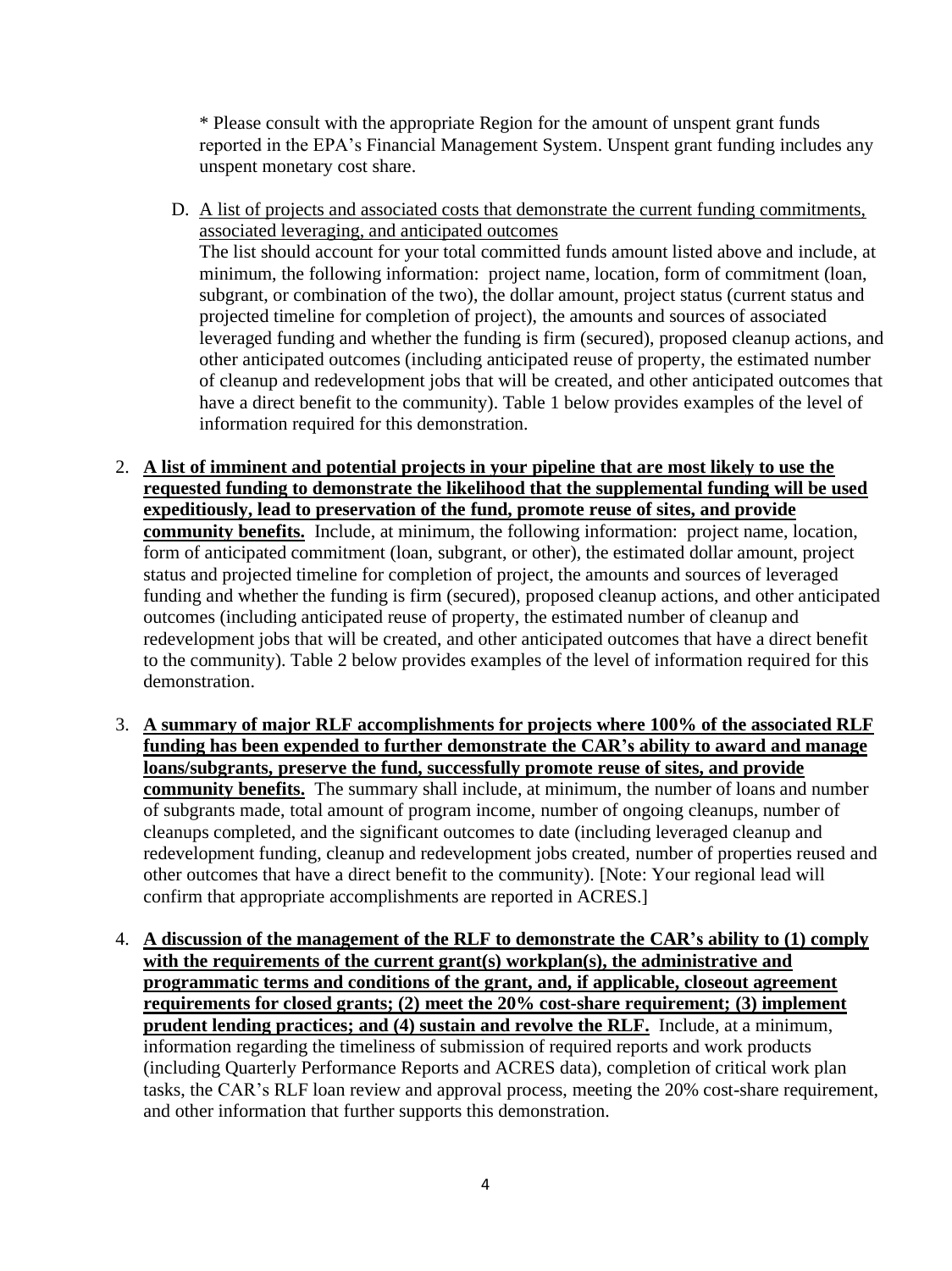# **Table 1 Sample Format and Examples for Committed Funds**

(supplement as appropriate using additional rows or text)

| <b>Project Name</b>                                                                | <b>Location</b>                                          | Form of                                                                                                               | <b>Status/Timeline</b>                                                                                                                                                                      | <b>Firm Leveraging</b>                                                                                                                                                                 | <b>Proposed</b>                                                                                                                                                 |
|------------------------------------------------------------------------------------|----------------------------------------------------------|-----------------------------------------------------------------------------------------------------------------------|---------------------------------------------------------------------------------------------------------------------------------------------------------------------------------------------|----------------------------------------------------------------------------------------------------------------------------------------------------------------------------------------|-----------------------------------------------------------------------------------------------------------------------------------------------------------------|
|                                                                                    |                                                          | commitment (Loan,                                                                                                     |                                                                                                                                                                                             | <b>Commitments and</b>                                                                                                                                                                 | <b>Cleanup and</b>                                                                                                                                              |
|                                                                                    |                                                          | Subgrant, or Other);                                                                                                  |                                                                                                                                                                                             | <b>Estimated Leveraging</b>                                                                                                                                                            | <b>Anticipated</b>                                                                                                                                              |
|                                                                                    |                                                          | <b>Estimated Amount</b>                                                                                               |                                                                                                                                                                                             |                                                                                                                                                                                        | <b>Reuse and</b>                                                                                                                                                |
|                                                                                    |                                                          | \$)                                                                                                                   |                                                                                                                                                                                             |                                                                                                                                                                                        | <b>Outcomes</b>                                                                                                                                                 |
| E.g., Site A                                                                       | City of Wherever,<br><b>State</b>                        | \$300,000 Loan                                                                                                        | Executed RLF loan, cleanup<br>underway and anticipated to be<br>complete by end of summer<br>2021, redevelopment spring of<br>2022.                                                         | Firm: \$300,000 of private<br>funding escrowed by private<br>party for cleanup.<br>County Parks and Rec has<br>approved plan and committed<br>to upkeep and maintenance of<br>complex. | Cleanup of former<br>landfill, expected<br>reuse as a sports<br>complex, creating<br>1 full time and 3<br>part-time jobs.                                       |
|                                                                                    |                                                          |                                                                                                                       |                                                                                                                                                                                             | Potential: Up to \$500,000<br>from national sports<br>organization.                                                                                                                    |                                                                                                                                                                 |
| E.g., Site B                                                                       | Unincorporated<br>County of<br>Anyplace,<br><b>State</b> | \$200,000 Subgrant                                                                                                    | Approval from City Council;<br>Subgrant to be executed in Fall<br>2021 & cleanup in Spring 2022.                                                                                            | Firm: \$500,000 for cleanup<br>and redevelopment from local<br>health organization.<br>Potential: HUD Funding for<br>affordable housing                                                | Cleanup of<br>abandoned<br>hospital, affordable<br>housing, 2 full-<br>time jobs and the<br>ability for aging<br>residents to remain<br>within<br>neighborhood. |
| Programmatic<br><b>Costs for Sites</b><br>A & B and<br>management of<br><b>RLF</b> | Not Applicable                                           | \$10,000 Personnel<br>\$10,000<br>Environmental<br><b>Professional Contract</b><br>\$10,000 Fund<br>Manager Agreement | Internal set-aside for personnel,<br>contract and MOA with fund<br>manager. To be expended during<br>cleanup of sites A & B and on an<br>ongoing basis for management of<br>program income. |                                                                                                                                                                                        | Successful<br>implementation of<br>RLF, Preservation<br>of the RLF funds                                                                                        |
| <b>Total Committed Funds</b>                                                       |                                                          | \$530,000                                                                                                             |                                                                                                                                                                                             |                                                                                                                                                                                        |                                                                                                                                                                 |